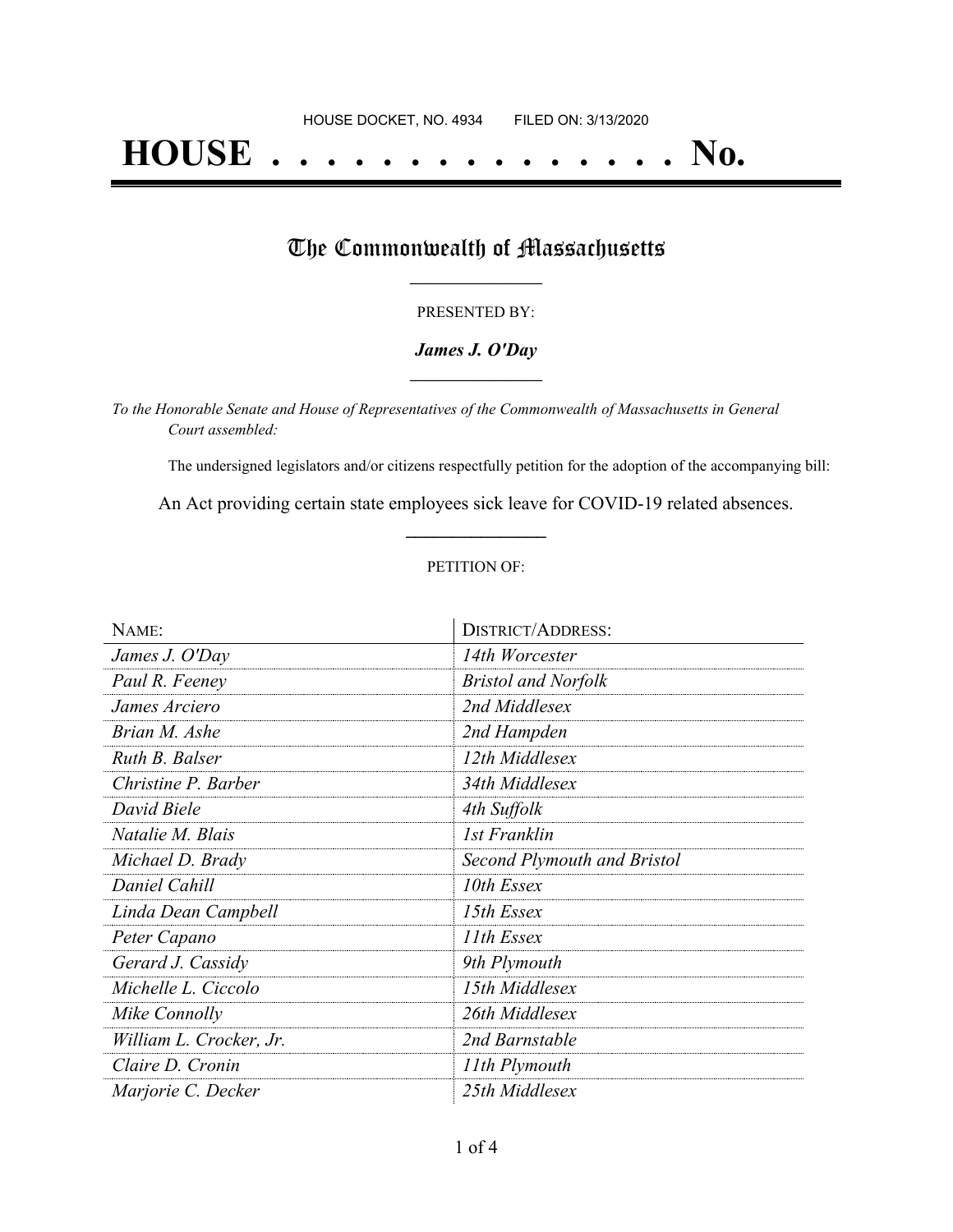| Marcos A. Devers            | 16th Essex                             |
|-----------------------------|----------------------------------------|
| Sal N. DiDomenico           | Middlesex and Suffolk                  |
| Daniel M. Donahue           | 16th Worcester                         |
| Michelle M. DuBois          | 10th Plymouth                          |
| Lori A. Ehrlich             | 8th Essex                              |
| Nika C. Elugardo            | 15th Suffolk                           |
| Tricia Farley-Bouvier       | 3rd Berkshire                          |
| Dylan A. Fernandes          | <b>Barnstable, Dukes and Nantucket</b> |
| Carole A. Fiola             | 6th Bristol                            |
| Kimberly N. Ferguson        | 1st Worcester                          |
| Sean Garballey              | 23rd Middlesex                         |
| Colleen M. Garry            | 36th Middlesex                         |
| Carmine Lawrence Gentile    | 13th Middlesex                         |
| Tami L. Gouveia             | 14th Middlesex                         |
| Patricia A. Haddad          | 5th Bristol                            |
| Stephan Hay                 | 3rd Worcester                          |
| James K. Hawkins            | 2nd Bristol                            |
| Natalie M. Higgins          | 4th Worcester                          |
| Adam G. Hinds               | Berkshire, Hampshire, Franklin and     |
|                             | Hampden                                |
| Steven S. Howitt            | 4th Bristol                            |
| Patricia D. Jehlen          | <b>Second Middlesex</b>                |
| Hannah Kane                 | 11th Worcester                         |
| Kay Khan                    | 11th Middlesex                         |
| David Henry Argosky LeBoeuf | 17th Worcester                         |
| Jack Patrick Lewis          | 7th Middlesex                          |
| David Paul Linsky           | 5th Middlesex                          |
| Jay D. Livingstone          | 8th Suffolk                            |
| Adrian C. Madaro            | 1st Suffolk                            |
| Joan Meschino               | 3rd Plymouth                           |
| Christina A. Minicucci      | 14th Essex                             |
| Michael O. Moore            | <b>Second Worcester</b>                |
| Tram T. Nguyen              | 18th Essex                             |
| Marc R. Pacheco             | <b>First Plymouth and Bristol</b>      |
| Denise Provost              | 27th Middlesex                         |
| Rebecca L. Rausch           | Norfolk, Bristol and Middlesex         |
| David Allen Robertson       | 19th Middlesex                         |
| Maria Duaime Robinson       | 6th Middlesex                          |
| Lindsay N. Sabadosa         | 1st Hampshire                          |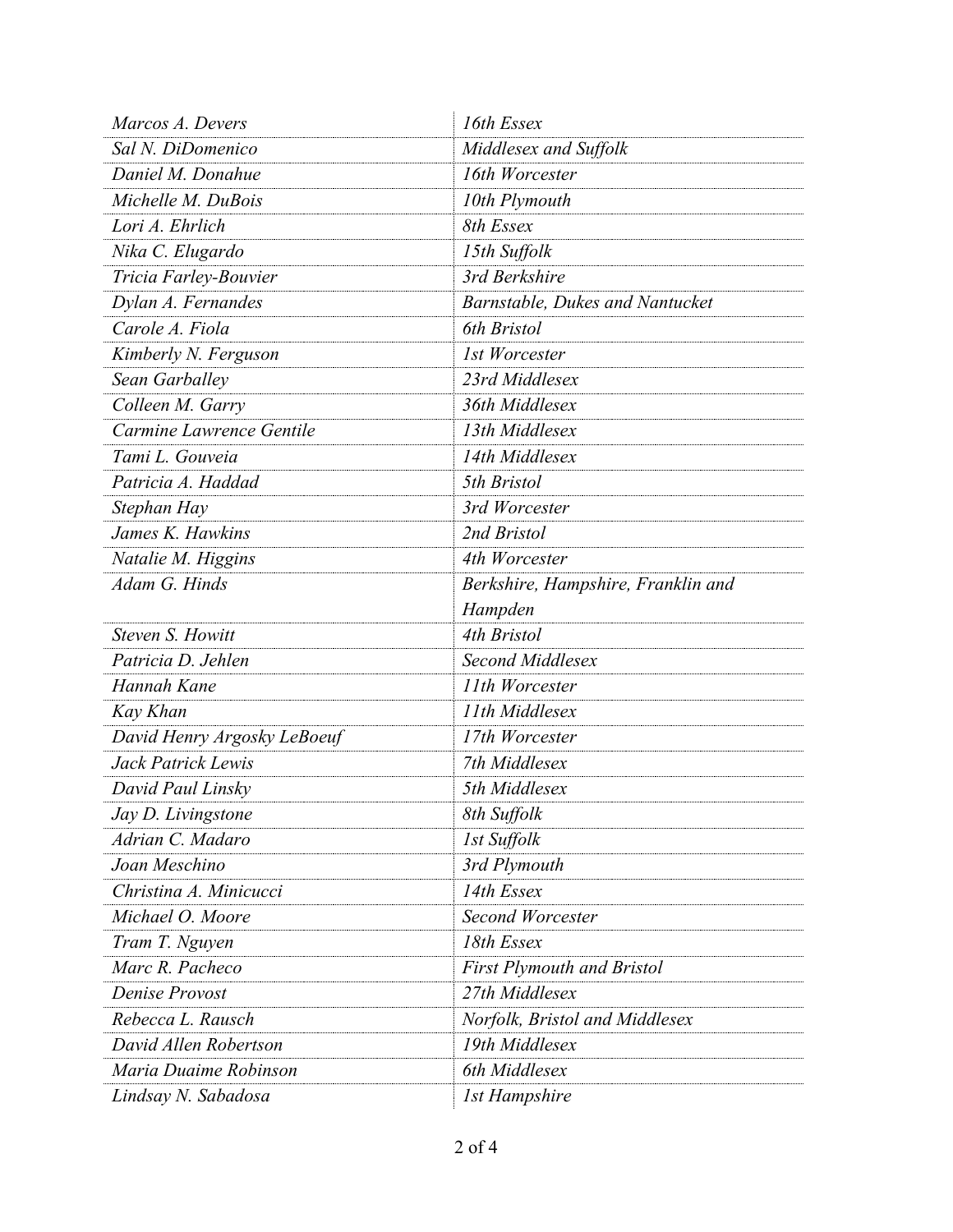| Jon Santiago                 | 9th Suffolk                       |
|------------------------------|-----------------------------------|
| Thomas M. Stanley            | 9th Middlesex                     |
| Alyson M. Sullivan           | 7th Plymouth                      |
| Walter F. Timilty            | Norfolk, Bristol and Plymouth     |
| Chynah Tyler                 | 7th Suffolk                       |
| Andres X. Vargas             | 3rd Essex                         |
| Aaron Vega                   | 5th Hampden                       |
| John C. Velis                | 4th Hampden                       |
| RoseLee Vincent              | 16th Suffolk                      |
| Tommy Vitolo                 | 15th Norfolk                      |
| Timothy R. Whelan            | <b>1st Barnstable</b>             |
| Tackey Chan                  | 2nd Norfolk                       |
| F. Jay Barrows               | <b>Ist Bristol</b>                |
| Kathleen R. LaNatra          | 12th Plymouth                     |
| Mindy Domb                   | 3rd Hampshire                     |
| <b>Christopher Hendricks</b> | 11th Bristol                      |
| Sonia Chang-Diaz             | Second Suffolk                    |
| Harold P. Naughton, Jr.      | 12th Worcester                    |
| Kevin G. Honan               | 17th Suffolk                      |
| José F. Tosado               | 9th Hampden                       |
| Barry R. Finegold            | Second Essex and Middlesex        |
| Anne M. Gobi                 | Worcester, Hampden, Hampshire and |
|                              | Middlesex                         |
| Brian W. Murray              | 10th Worcester                    |